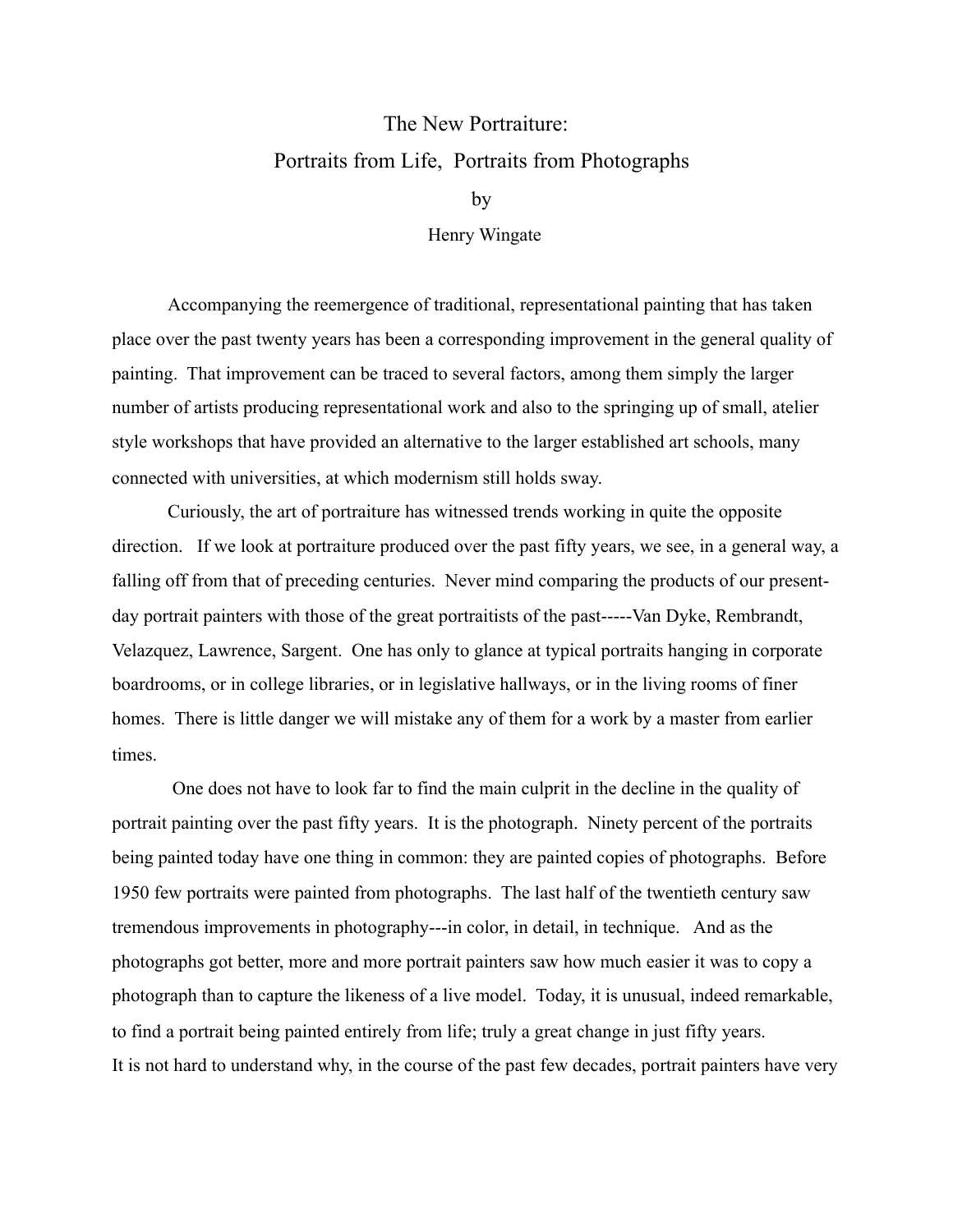nearly completely abandoned painting from life in favor of copying from photographs.

The photograph makes it quick and easy for everyone involved. In the life versus photograph contest, all the incentives for all the parties involved are on the side of the photograph.

 From the painter's standpoint, copying from a photograph is immensely easier and immensely faster than painting from life. The artist can retire to his studio with the selected photograph, and, with or without the use of mechanical/visual devices, produce the painting at his own pace. Nor does he have to travel to distant cities to spend several weeks away from home.

 From the sitter's standpoint, the story is much the same. Subjects of portraits tend to be busier than most people. Politicians and corporate executives, doctors and college presidents, the famous and the accomplished, all have full schedules. Given the choice between a two-hour photo session and sitting three hours a day, five days a week, for three weeks or so, it is not hard to see why the photo session wins out every time.

 From the portrait agent's viewpoint, the use of a photograph makes the task of arranging travel and living expenses between subject and painter easier. And the photograph makes it less likely that a dispute will arise over the likeness the painter achieves. A painting produced from a good photograph that is flattering to the client and which the client has seen is very likely to offer no surprises to the client.

 Rather like grade inflation in schools and colleges, where higher grades make everyone involved---students and parents and teachers---happy, and where there is no constituency to oppose that inflation, so too does painting from photographs make everyone involved happy, with no one wanting to state the truth that great portraits are generally painted using a live model. So while everyone involved is pleased, the overall state of portraiture suffers.

 Producing oil portraits from photographs has become the norm in spite of an overwhelming consensus that portraits painted from a live model are superior. Among the small number of portraitists who have resisted the temptations of photography are those in the top tier of their profession. That small group is adamant about the advantages of painting from life, as their comments attest: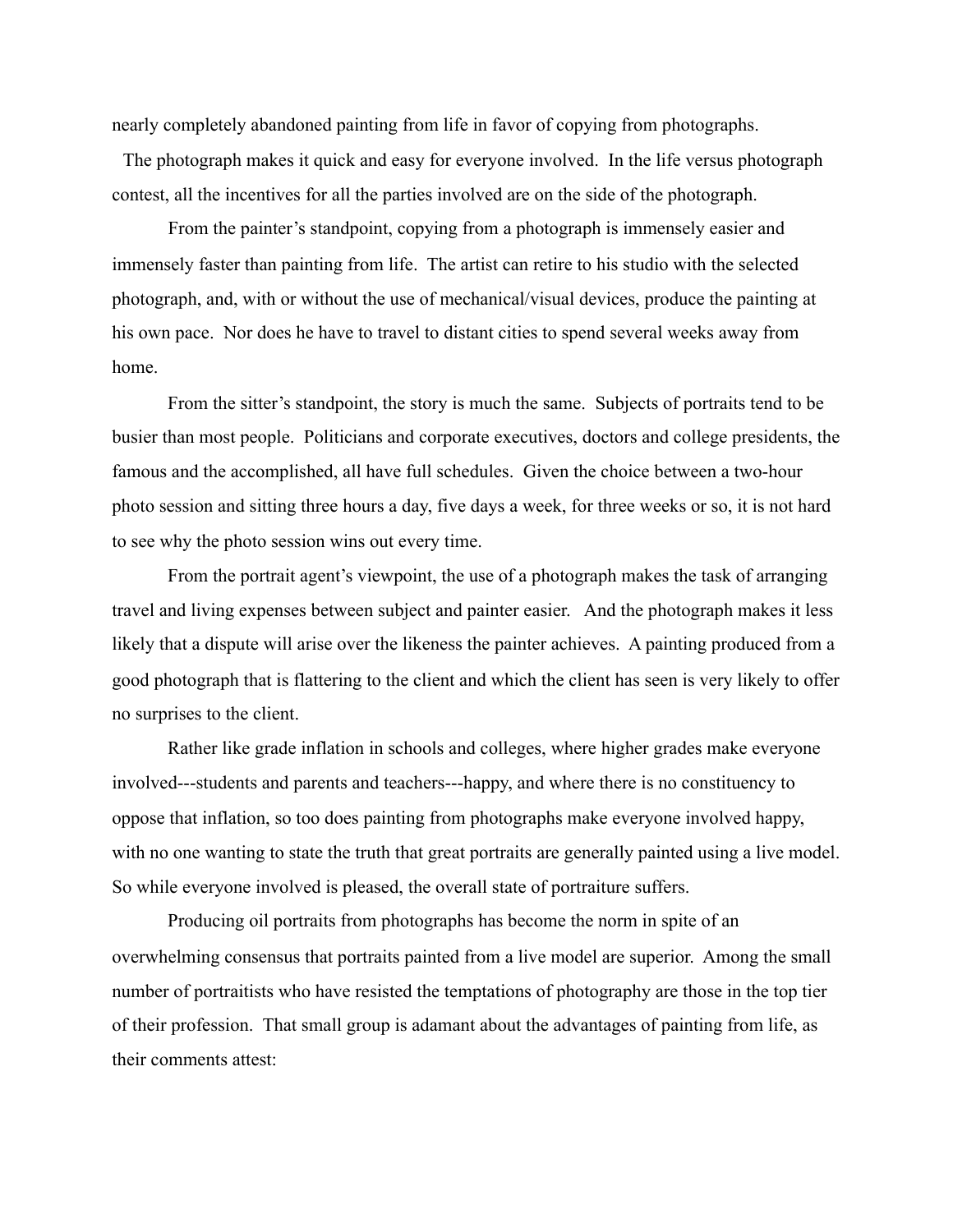Everett Raymond Kinstler, whom Tom Wolfe has described as "the John Singer Sargent of our times": "I consider working from life and nature the highest priority." And, "Painting from life offers the opportunity to study and observe what you are trying to interpret. It is the best way to develop an understanding and the character of your subject."

 Ronald Sherr, who is on anyone's list of top portraitists: "It's important to work from life. A single line from life is worth any number from a photograph. When working with someone over a number of days or weeks, I see them in moods and guises. The painting then becomes a synthesis of accumulated information, quite different from what a camera records in just a fraction of a second."

 Daniel Greene, who has probably taught more portrait painters than anyone else and who is a top portraitist himself: "The most important reason I paint from life is that painting from life requires a set of skills that includes special planning and strategizing that will result in realizing one's intentions."

 Burton Silverman, who has been a top portraitist for nearly fifty years and the winner of the 2004 Gold Medal of the Portrait Society of America for lifetime achievement: "The main advantages in working from life are that human interaction provides a psychological balance so that one can add subjectivity to the objectivity of getting a likeness. . . . The camera has only one click while the human eye has many clicks for creating a complex image."

 David Leffel: "Painting from life offers the opportunity to study and observe what you are trying to interpret. It is the best way to develop an understanding and the character of your subject, whether portrait, figure, or landscape." And, "While working from photos may be more convenient, you lose the verisimilitude you have from direct contact with the sitter."

 So while so many of the most respected portrait painters agree that portraits from life are always and in every way better than those copied from photographs and while it is difficult, if not impossible, to find anyone willing to defend the practice, the great majority—at least ninety percent--- of portraits today are produced from photographs.

 There are a great number of reasons why painting a portrait using a live model generally produces a better picture. "Generally" because there are of course many poor portraits that have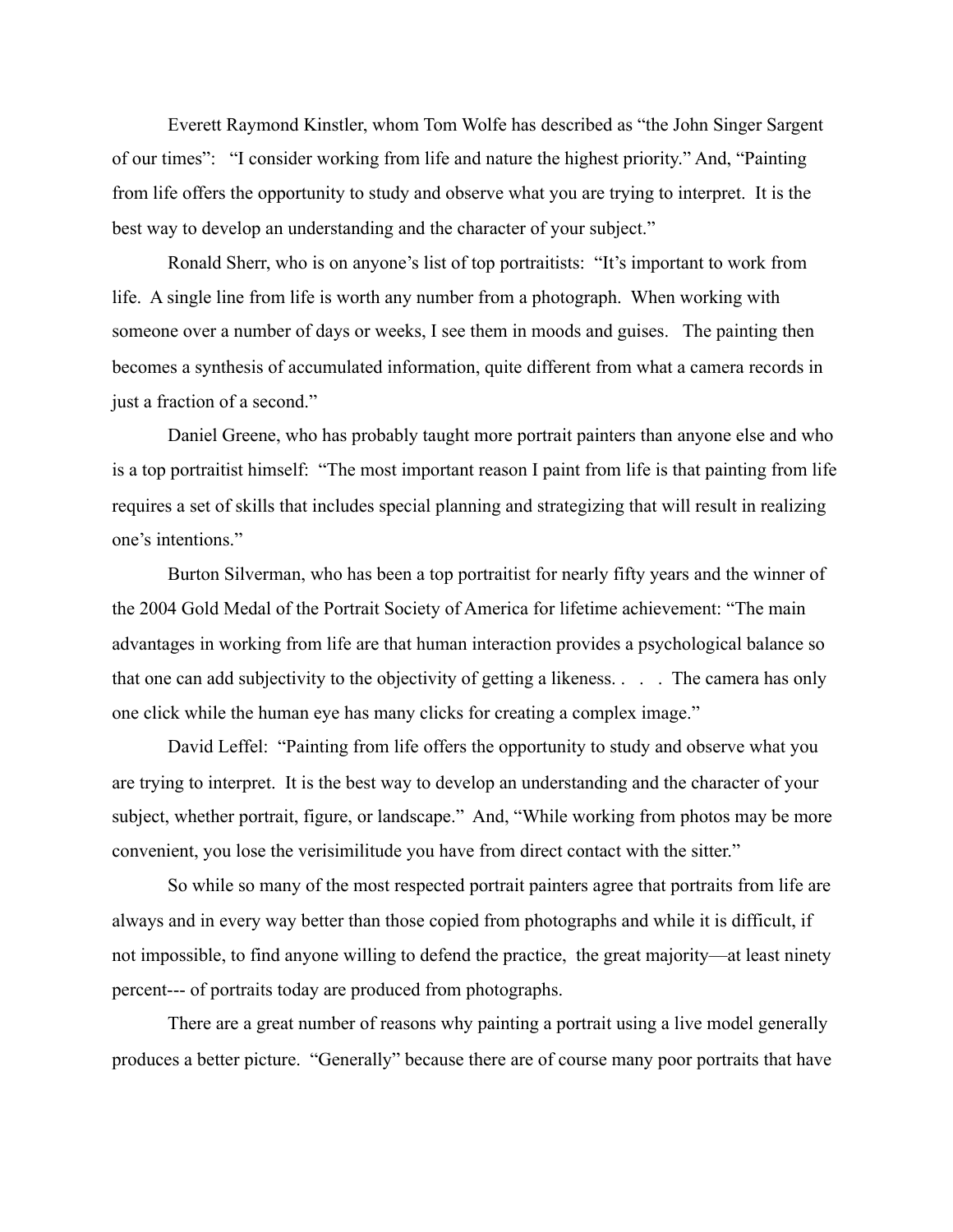been painted from life, just as there are some quite good portraits painted from photographs. But, generally speaking, the potential for achieving a truly great portrait is worlds better with a picture painted from life. Some of the reasons for this are technical in nature, having to do with light and form and edges, while other reasons have to do with the relationship established between the painter and the subject. .

 An artist working from life can avail himself of all the advantages afforded by natural light. Very minor shifts in color are visible in natural light. It is the subtle color shifts that give richness and life to an oil painting. This is the case both in the illuminated parts of the painting as well as in the shadows. When working from life with natural light the shadows are not just dark areas, they are full of color. These most subtle color shifts and minor color variations are difficult, if not impossible, to capture on film.

 With regard to form, a painter is much more likely to achieve a three dimensional look by using a three dimensional model than by copying a two dimensional photograph. It is the solidness and roundness of the head and figure in the painting that gives the subject a "real" quality.

 The treatment of edges, where one object meets another in a painting, is still another area that offers the artist more opportunity in a painting that uses a live model. The relative sharpness or softness of edges matters a great deal. Sir Joshua Reynolds, one of the greatest of the English portraitists, commented on this aspect of painting in his "Discourse XI": ". . . the true effect of representation consists very much in preserving the same proportion of sharpness and bluntness that is found in natural objects."

 In the same discourse, Reynolds touches on another aspect of portrait painting that is pertinent in comparing the results of painting from life versus painting from a photograph. It is an aspect that distinguishes great work from average work. This has to do with observing the "whole" and expressing the general effect rather than being concerned with the subordinate. Reynolds writes, "We are sure that it is expressing the general effect of the whole, which alone can give to objects their true and touching character; and wherever this is observed, whatever else may be neglected, we acknowledge the hand of a master." So, all the properties of an object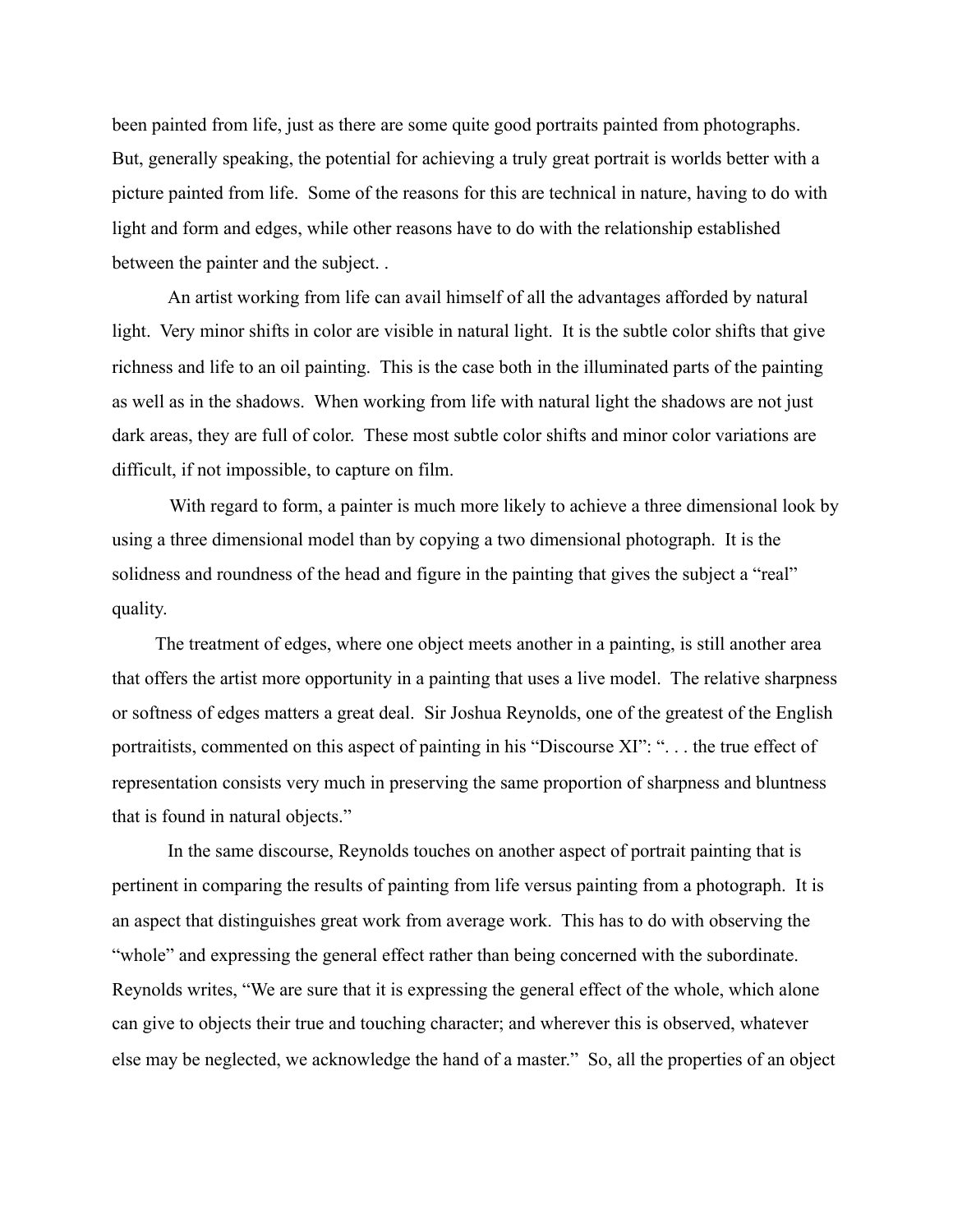that concern a painter, the outline, the color, and the light and shade, must be observed at large, and employed with the whole in mind. This can only come about by gazing on a live, threedimensional object in natural light. The "lost" edges that cannot quite be made out in the shadows adds a quality of mystery to a painting and makes it more lifelike. A photograph tends to give explicit edges and this is transferred to the painted copy of the photograph. In the majority of portraits done from photographs there is no feeling for the "lost" in the painting.

 Painting with a live model allows the painter to add a subjective element to the painting which is impossible in working from a photograph. A photograph is very objective, and there is little room for subjective interpretation on the part of the artist. In painting from life, the artist spends many, many hours with the subject and acquires a good feel for his character. That feeling becomes part of the portrait, in addition to the attempt at capturing the likeness. In painting from a photograph, there is just the attempt at likeness. That is, the product is judged mainly on how closely it resembles the photograph. The artist using a photograph has probably spent an hour or two with the subject taking pictures or, generally for show, sketching. The painter knows little or nothing of the character of the subject. He is stuck with simply trying to make his painting an exact replica of the photograph. As David Leffel has said, "The intent when using photography is generally convenience, production and a guaranteed image."

 Over the course of the sittings, the subject's character become more and more clear to the painter, and that character becomes ever more clearly depicted in the portrait. Traits such as confidence or shyness, friendliness or aloofness are revealed as the painter comes to understand the subject. A photograph may display an expression that appears to be confidence or shyness, but the expression captured in the split second of the photograph may or may not be typical of the subject. A single photograph is quite likely to give a false reading. But the painter who relies on photographs is stuck with that single split second.

 It is through this process of constant study and adjustment that the character of the subject emerges. The long process allows the painter, in the words of H. B. Wheatley in his Historical Portraits, to "gather into his portrait the various moods of the one man, showing him not as he looks at any particular time, but with all the possibilities of the face and with all the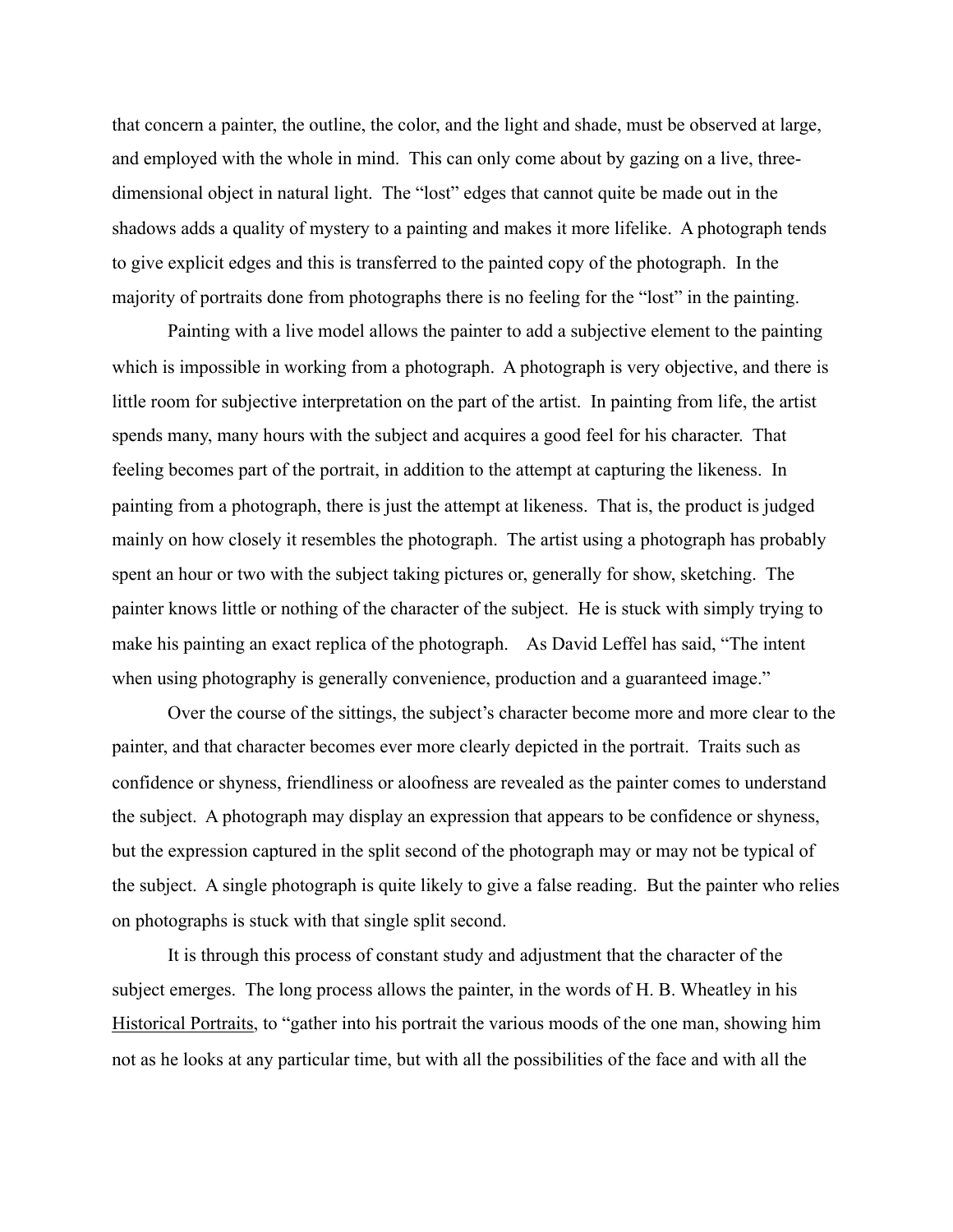inner man written on the outward form."

 The portrait painter who works from a photograph is judged---indeed he judges himself-- on how exactly he can copy the photograph. Generally, the photo session that produces the single "reference photograph" involves taking dozens of photos, and generally, the subject chooses the most flattering photograph as the one to be copied. The most flattering photograph may or may not present a typical expression or mood of the subject.

 Although copying portraits from photographs has become widespread, indeed the norm, there remains something of a stigma attached to the idea. The reluctance of artists to admit using photographs appeared as soon as they began experimenting with photographs in the last half of the nineteenth century. Many artists who are known to have used photographs went to great lengths to keep their working processes secret and to have destroyed the photographs as soon as the paintings were completed. Aaron Scharf, in his Art and Photography, discusses the problem of identifying those painters who did rely heavily on photographs: "Because of the stigma attached to artists who were known to rely on photography, its use was generally concealed so that many photographs obviously were afterwards destroyed. Consequently the pattern of such usage becomes much more difficult to trace"

 Thomas Eakins, for example, was greatly interested in photography and used photos often in connection with his painting. But he remained always cautious about who witnessed his painting from photographs. As Eakins's biographer Darrel Sewell has written, "Like most of his contemporaries, Eakins was discreet regarding the extent and methods of his use of photographic studies. . . . Eakins prudently concealed the evidence of his sources (the photographs)." Sewell goes on to recount the attempt of Eakins's widow to follow suit. "The enduring controversy over artists' use of photographs led Susan Eakins …to deny all but the most unavoidable instances of Eakins's employment of such methods. . . .On the other hand, Eakins's student and model John Laurie often spoke of Eakins' using photos." Such discretion undoubtedly flowed from the artist's knowledge that using photographs would not produce as good a painting as using a live model.

The stigma attached to the use of photographs by a painter has never disappeared and is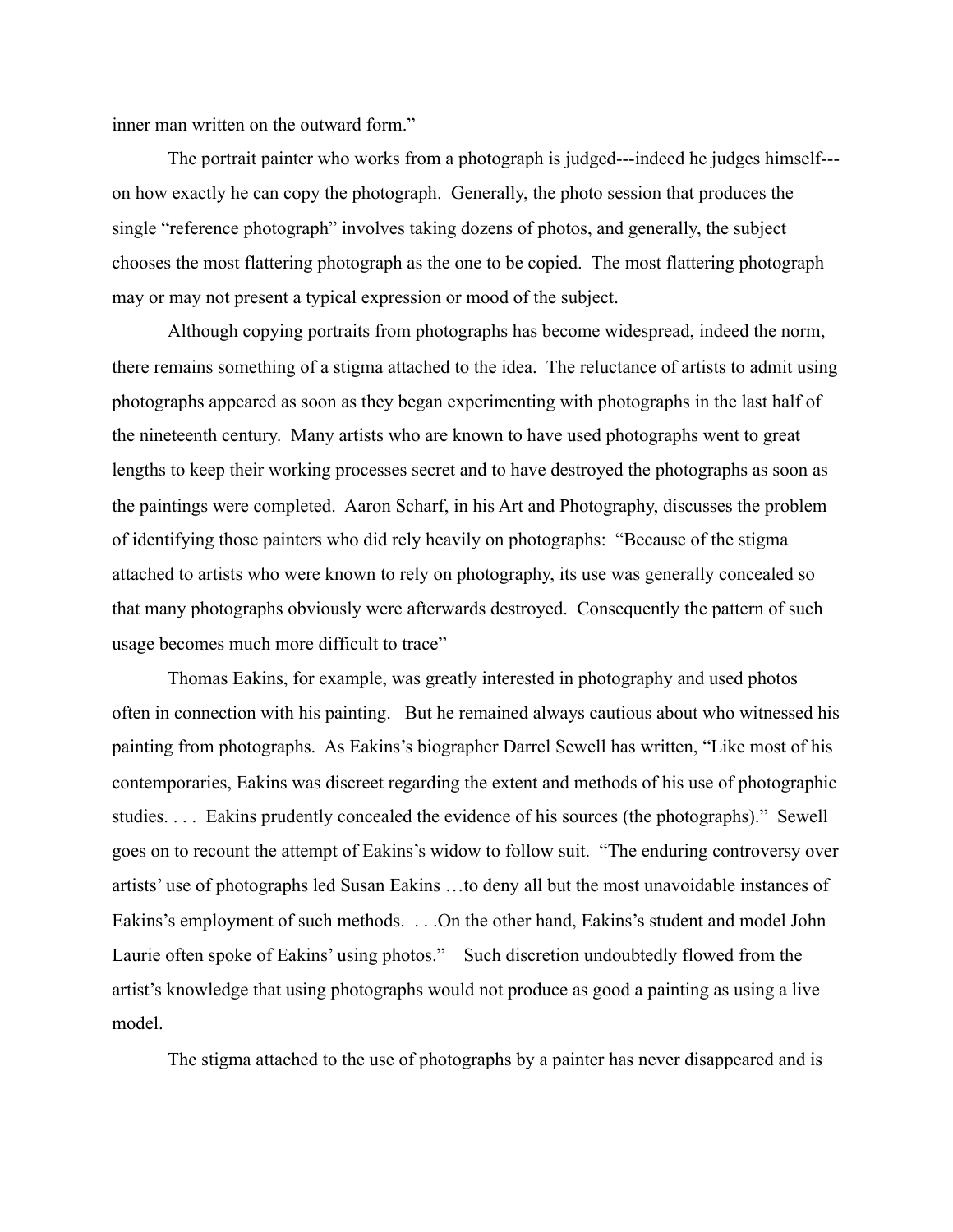very much alive today. This is especially evident in the attempts of most present-day portrait painters to downplay their reliance on photographs in their portrait work. The great majority of portraits painted today are copied from a single photograph. And that single photograph is all the portrait painter wants and needs. However, an elaborate process has developed whereby the portraitist attempts to make it appear that there are factors involved other than the copying of a single photograph. Thus, rather than a straightforward, "Mail me your favorite photograph and I will copy it," a procedure has been developed which allows the portrait painter to appear to be more creative than copying requires. Generally, the painter will spend most of one day with the subject sitter, taking many photographs—usually a hundred or more. Then, the portraitist will probably spend a few hours sketching the subject. The sketching session is intended to assure the subject that he is working with an artist, not a copyist. While undoubtedly some painters use the sketches in their painting process, in the great majority of cases, the sketches are of little use. After the photographs are developed, the painter and subject together agree on which photograph to use for the portrait, and the painter takes the photograph to his studio and proceeds to copy it. That one photograph is invariably referred to as the "reference photograph," the implication being that the painter will merely "refer" to the photograph for his painting. But it is extremely difficult to use more than one photograph, such as trying to use the eyes from one photo and the mouth from another. It just doesn't work.

 Once back in his studio, the painter has any number of copying methods available to him. The process can vary from simply tacking the photo to the easel and copying it---which takes considerable skill--- to projecting it on the canvas and tracing the image---which takes much less skill. A common practice is to project the slide image onto a screen set up next to the canvas. With the image on the screen, the painter can, if he wishes, use a grid system to insure that the proportions in the painting match perfectly those of the photograph. In the privacy of the studio, the temptation is great to use the fastest, easiest method available. At the extreme, he can avail himself of services advertised in art magazines to have photographs scanned onto canvas, usually for under \$50. All that is left then is to apply paint over the colored print on the canvas. The client, of course, has no way of knowing how much mechanical help the painter has used in the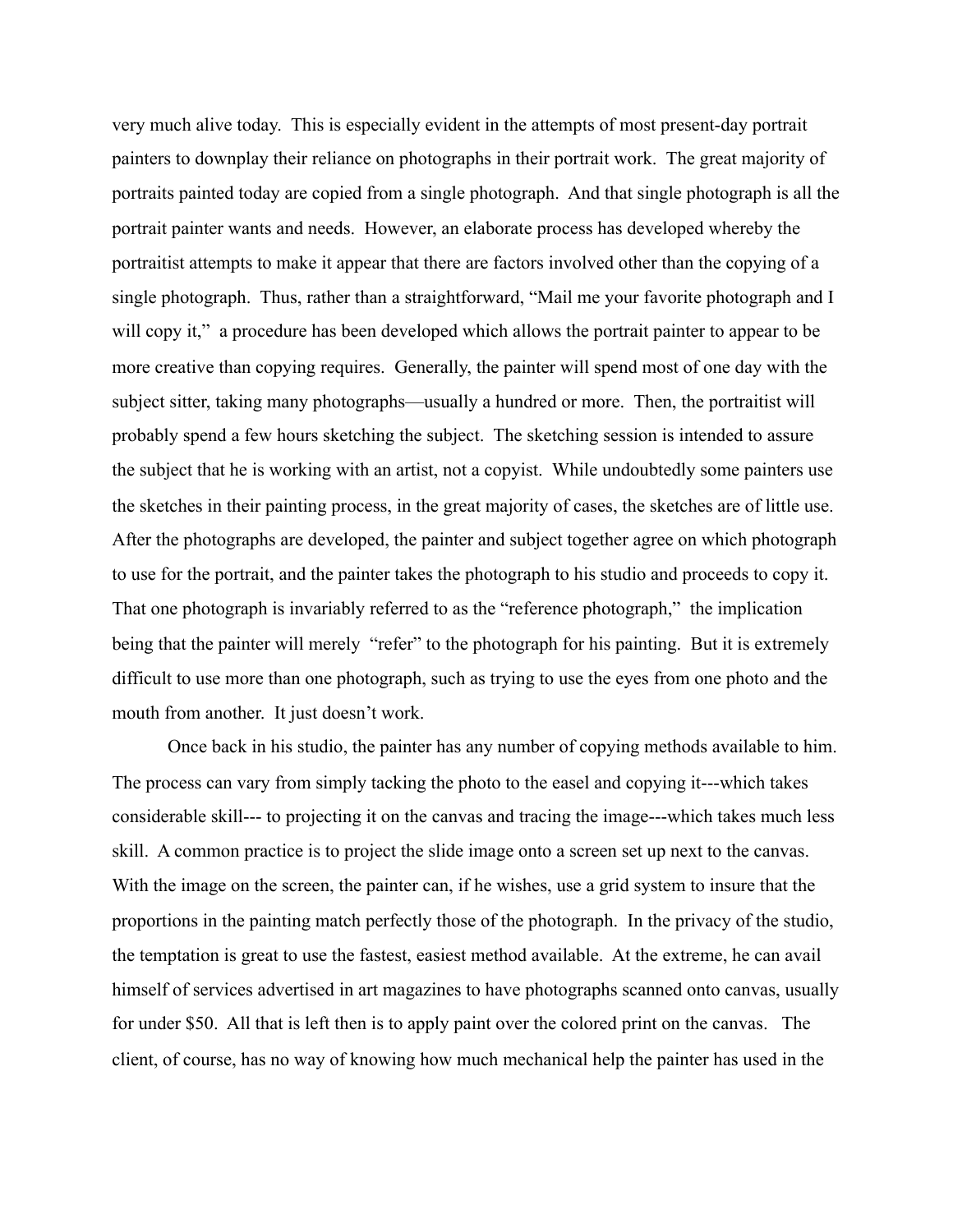process. Thus he has no idea of the extent of creativity and skill that have gone into the portrait. Was the portrait painted by an artist or by a copyist who has simply painted over an image scanned onto his canvas, or something in between? Only the painter knows.

 While a painter working solely from a photograph, if he avails himself of all the shortcuts, can complete a portrait in less than twenty hours, he generally will tell the client that he can deliver the painting in several months as a way of assuring the client that he is hard at work for long hours. After a suitable length of time, the painting is delivered to the subject, usually by the painter, with brushes in hand, to make any final adjustments. But with a painting so completely finished, it is too late to make any but the most minor changes. This last step is intended to further assure the subject that he is dealing with an artist, not a copyist.

 Aside from the negative effect that copying from a photograph has for any given portrait, there exist long range effects that are detrimental to the genre of portrait painting in general. The training of a good portrait painter is a long, tedious process, and nothing is more harmful to that training than employing photographs as shortcuts. Painting a portrait from a photograph taped up next to the canvas or from a slide projected on a screen is infinitely easier than trying to get a good likeness from a live model. The model moves, the model's expression changes, the model has to take breaks every twenty minutes or so. Painting from life is difficult, and the young artist who follows that tradition is in a hard school. But hard schools always produce better products than easy schools. Nearly all portrait painters instinctively know that painting from life is better for them in terms of improving themselves as artists. When drawing from a model, the artist has to look at the whole. When drawing one side of an arm, for example, he has to look at the other side as well. There may be a slight shift or movement by the model. Copying a photograph makes it difficult for the painter to see the whole. He becomes intent on copying each detail and forgets about the whole. Indeed, most young portrait painters begin with the expectation of painting from life, but the temptations offered by the photograph are so great that few stick to their resolve. Very quickly they succumb to the copying process, and each passing year of not painting from life makes it more and more difficult to do so. After a decade or so of relying on photographs, most painters are simply no longer able to paint from life without some help in the